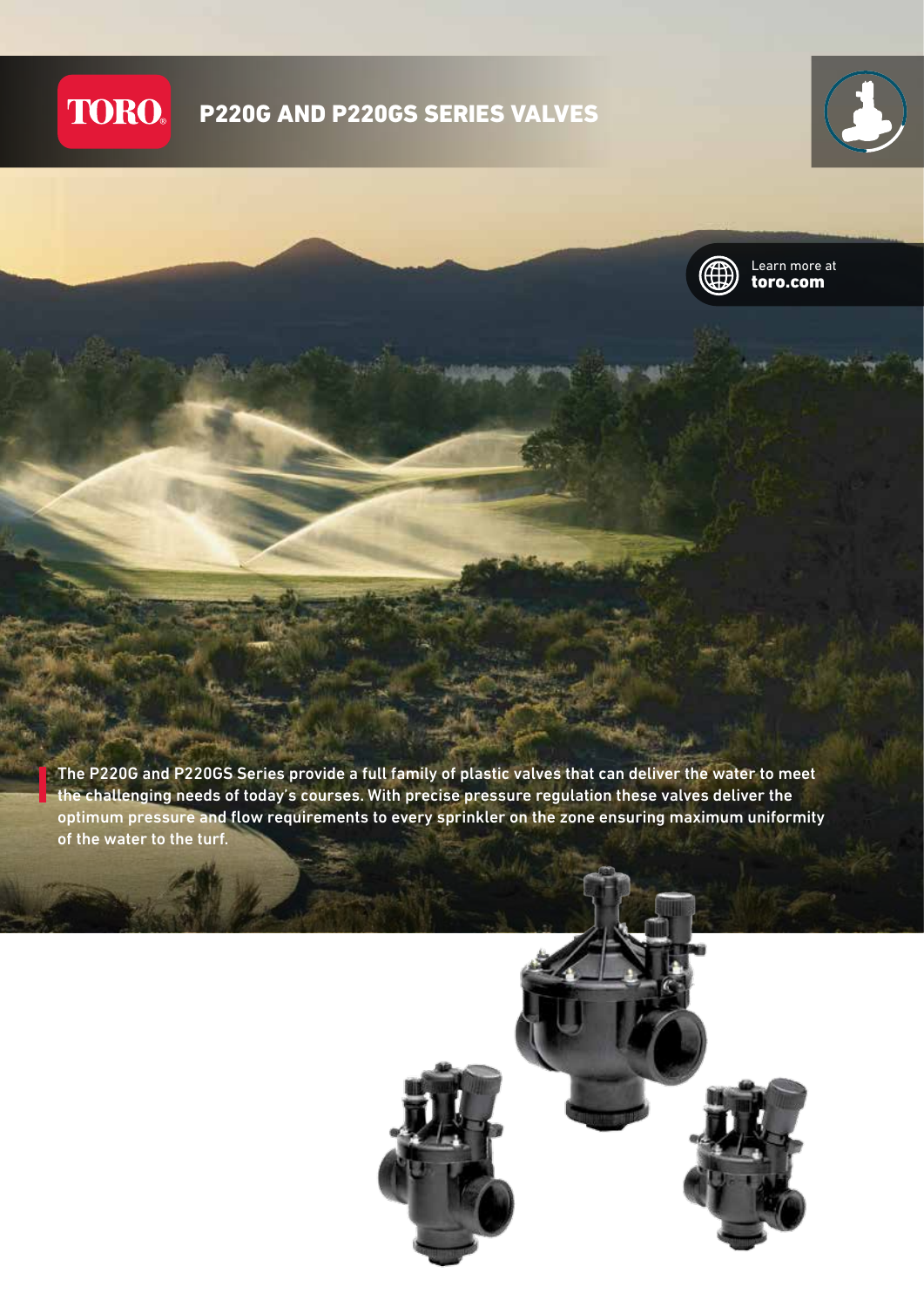# P220G AND P220GS SERIES VALVES

# Features & Benefits



## EZReg® Pressure Regulating System

Can be adjusted from 0,3-6,9 Bar (5-100 PSI) to deliver the optimum pressure for every need.



## Spike Guard™ Solenoid

With its 20,000 volt lightning rating, it virtually eliminates the need for solenoid replacements in high lightning environments.



### Internal Manual Bleed

Ensures the optimum pressure of the system even when being operated manually.

4

## Double-beaded Fabric Reinforced Diaphragm Provides superior performance and extended life without tearing in high-pressure golf applications.

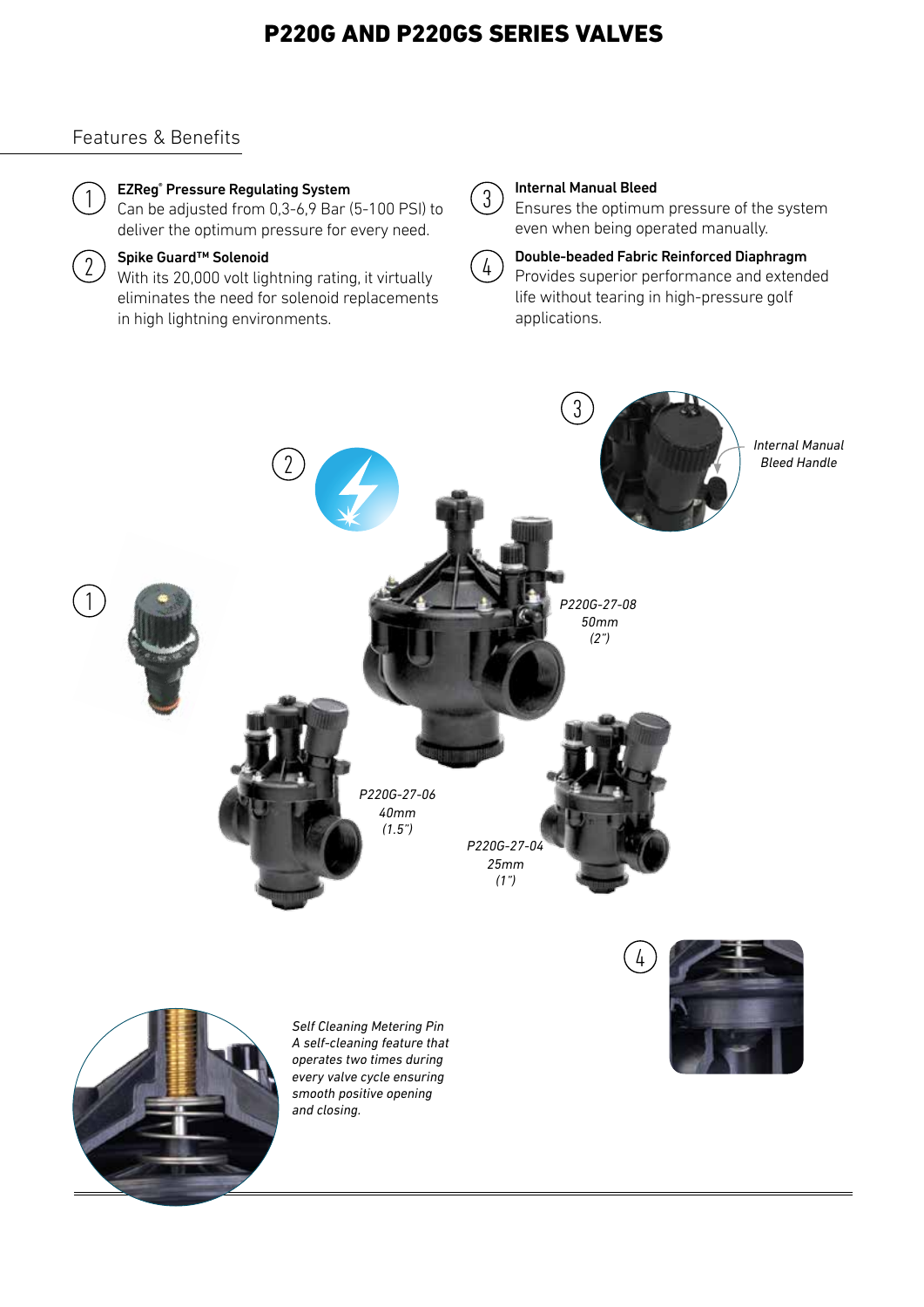# P220G AND P220GS SERIES VALVES

### Valve Wire Sizing Chart

*Maximum One-way Distance (in meters) Between Controller and Valve Using Spike-Guard™ Solenoid\**

| <b>Ground Wire</b> | <b>Control Wire</b> |      |      |                   |      |      |       |  |  |  |  |  |  |  |
|--------------------|---------------------|------|------|-------------------|------|------|-------|--|--|--|--|--|--|--|
|                    | 18                  | 16   | 14   | $12 \overline{ }$ | 10   | 8    | 6     |  |  |  |  |  |  |  |
| 18                 | 622                 | 768  | 896  | 1000              | 1079 | 1134 | 1177  |  |  |  |  |  |  |  |
| 16                 | 768                 | 993  | 1219 | 1420              | 1591 | 1713 | 1804  |  |  |  |  |  |  |  |
| 14                 | 896                 | 1219 | 1579 | 1939              | 2262 | 2530 | 2731  |  |  |  |  |  |  |  |
| 12                 | 1000                | 1420 | 1939 | 2512              | 3078 | 3597 | 4017  |  |  |  |  |  |  |  |
| 10                 | 1079                | 1591 | 2262 | 3078              | 4017 | 4895 | 5721  |  |  |  |  |  |  |  |
| 8                  | 1134                | 1603 | 2530 | 3597              | 4895 | 6340 | 7785  |  |  |  |  |  |  |  |
| 6                  | 1122                | 1817 | 2731 | 4017              | 5700 | 7785 | 10083 |  |  |  |  |  |  |  |

\* Solenoid Model: 24 V ac Pressure: 10,3 Bar (150 psi) Voltage Drop: 4 V Minimum Operating Voltage: 20 V Amperage (peak) 0.12 A

### Operating Specifications

#### •Flow Range:

- •25mm (1"): 18,9-189,3 LPM (5-50 GPM)
- •40mm (1.5"): 113,6 416,4 LPM (30 110 GPM)
- •50mm (2"): 302,8 681,4 LPM (80 180 GPM)
- •Operating Pressure: 15,2 bar (220 psi) maximum pressure rating
- •Electric: 0,7 15,2 bar (10 220 psi)
- •Pressure regulating: •Outlet: 0,3 - 6,9 bar (5 - 100 psi ± 3 psi)
- •Inlet: 0,7 15,2 bar (10 220 psi)
- •Minimum pressure differential (between inlet and outlet) for pressure regulation: 0,7 bar (10 psi)
- •Burst pressure safety rating: 51,7 bar (750 psi)
- •Body styles:
- •Globe/Angle: 25mm, 40mm, and 50mm (1", 1.5", 2") female threads
- •Spike Guard™ Solenoid: 24 VAC (50/60 Hz) Standard •Inrush: 60 Hz; 0,12 amps •Holding: 60 Hz; 0,1 amps

# Additional features

- •Glass-filled nylon and stainless steel construction
- •Internal and External bleed
- •No external tubing
- •Standard, built-in Schrader-type valve for downstream
- •pressure verification
- •Flow control independent of solenoid
- •Self-aligning bonnet to ensure correct installation
- •Self-cleaning, stainless steel metering rod
- •Low-flow capability down to 5 GPM
- •Low-power requirement for longer wire runs

## **Dimensions**

- •25mm (1"): 146 x 127mm (5.75" H x 5" W)
- •40mm (1.5"): 165 x 152mm (6.5" H x 6" W)
- •50mm (2"): 191 x 178mm (7.25" H x 7" W)

#### Warranty

•Two years

### P220G Series Friction Loss Data—(Metric)

|                                                                                                                                                                                                                                                                                                             |               | <b>LPM Flow</b> |      |      |      |      |      |      |      |      |      |      |      |      |      |      |      |      |
|-------------------------------------------------------------------------------------------------------------------------------------------------------------------------------------------------------------------------------------------------------------------------------------------------------------|---------------|-----------------|------|------|------|------|------|------|------|------|------|------|------|------|------|------|------|------|
| Size                                                                                                                                                                                                                                                                                                        | Configuration | 25              | 50   | 75   | 100  | 125  | 150  | 200  | 250  | 300  | 350  | 400  | 450  | 500  | 600  | 700  | 800  | 900  |
| 25mm(1")                                                                                                                                                                                                                                                                                                    | Globe         | 0,28            | 0.29 | 0.22 | 0,28 | 0,50 |      |      |      |      |      |      |      |      |      |      |      |      |
|                                                                                                                                                                                                                                                                                                             | Angle         | 0,28            | 0.29 | 0,21 | 0.19 | 0.33 |      |      |      |      |      |      |      |      |      |      |      |      |
|                                                                                                                                                                                                                                                                                                             | Globe         |                 |      |      | 0,11 | 0.16 | 0.25 | 0.36 | 0,48 | 0,63 | 0.77 | 0.94 | 1,13 |      |      |      |      |      |
| 40mm (1.5")                                                                                                                                                                                                                                                                                                 | Angle         |                 |      |      | 0,09 | 0,11 | 0.19 | 0,28 | 0.36 | 0,49 | 0.61 | 0.75 | 0.93 |      |      |      |      |      |
|                                                                                                                                                                                                                                                                                                             | Globe         |                 |      |      |      |      |      |      |      | 0.14 | 0.19 | 0.23 | 0,28 | 0.33 | 0.39 | 0,45 | 0.52 | 0.60 |
| 50mm(2")                                                                                                                                                                                                                                                                                                    | Angle         |                 |      |      |      |      |      |      |      | 0,08 | 0.11 | 0.14 |      | 0.19 | 0.23 | 0.27 | 0.30 | 0.36 |
| Notes: For optimum performance when designing a system, calculate total friction loss to ensure sufficient downstream pressure.<br>For optimum requlation performance, size requlating valves toward the higher flow ranges.<br>Flow rates are recommended not to exceed 0,3 bar loss. Values shown in bar. |               |                 |      |      |      |      |      |      |      |      |      |      |      |      |      |      |      |      |

### P220G Series Friction Loss Data\*—(U.S.)

|             | Configuration | <b>GPM Flow</b> |      |      |      |      |      |      |      |      |      |       |       |      |      |      |      |      |
|-------------|---------------|-----------------|------|------|------|------|------|------|------|------|------|-------|-------|------|------|------|------|------|
| Size.       |               | 5               | 10   | 20   | 30   | 40   | 50   | 60   | 70   | 80   | 90   | 100   | 110   | 120  | 130  | 140  | 150  | 180  |
| 25mm(1")    | Globe         | 4.00            | 4.20 | 3.20 | 4.10 | 7.20 |      |      |      |      |      |       |       |      |      |      |      |      |
|             | Angle         | 4.00            | 4.20 | 3.10 | 2.70 | 4.80 |      |      |      |      |      |       |       |      |      |      |      |      |
| 40mm (1.5") | Globe         |                 |      |      | 1.60 | 2.30 | 3.60 | 5.20 | 7.00 | 9.20 | 1.20 | 13.60 | 16.40 |      |      |      |      |      |
|             | Angle         |                 |      |      | 1.30 | 1.60 | 2.80 | 4.00 | 5.50 | 7.10 | 8.90 | 10.90 | 13.50 |      |      |      |      |      |
| 50mm(2")    | Globe         |                 |      |      |      |      |      |      |      | 2.10 | 2.70 | 3.30  | 4.00  | 4.80 | 5.60 | 6.50 | 7.50 | 8.70 |
|             | Angle         |                 |      |      |      |      |      |      |      | .20  | .60  | 2.00  | 2.40  | 2.80 | 3.30 | 3.90 | 4.40 | 5.20 |

<mark>Note:</mark> For optimum performance when designing a system, be sure to calculate total friction loss to ensure sufficient downstream pressure.<br>For optimum regulation performance, size regulating valves toward the higher flow